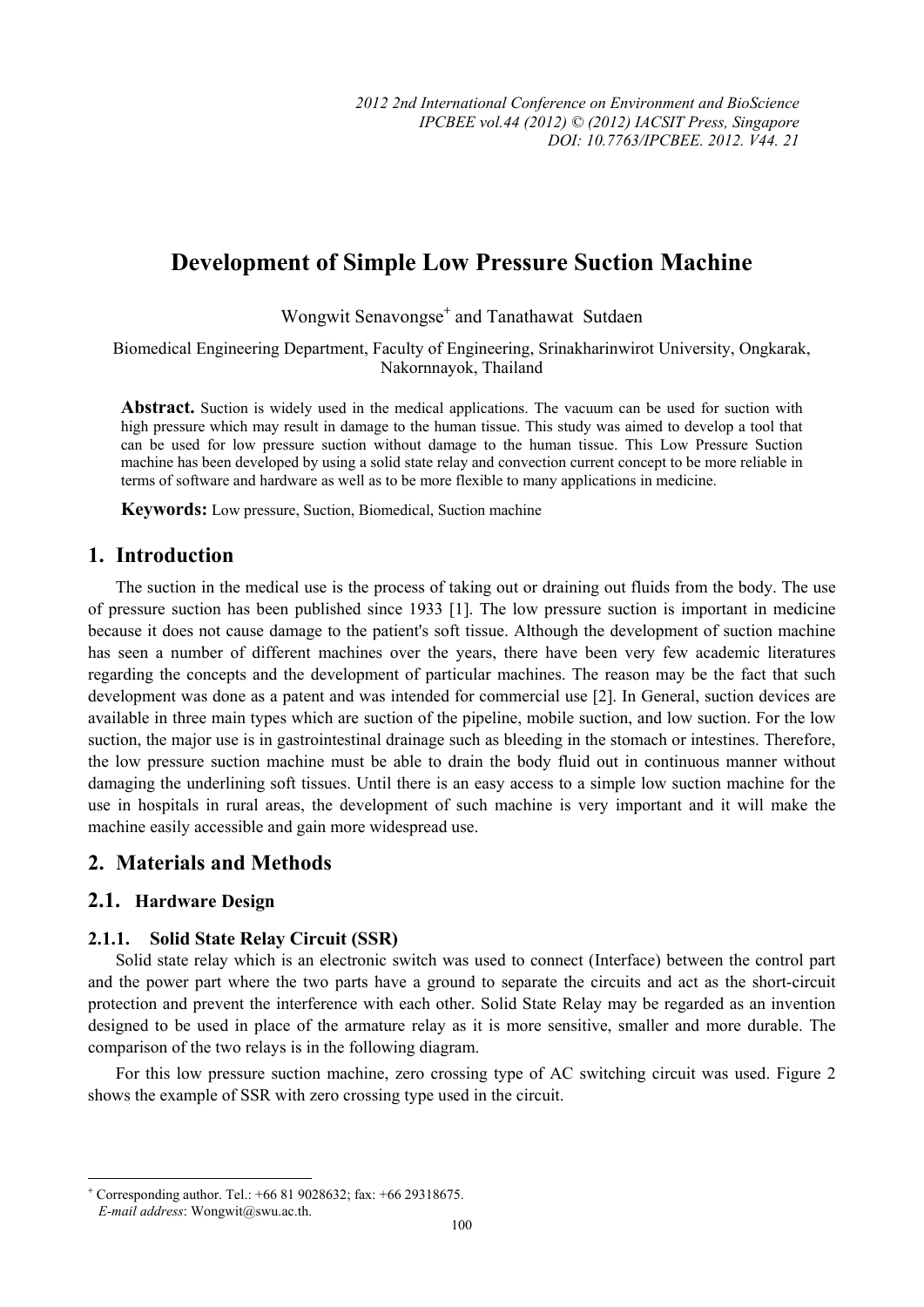

Fig. 1: A schematic diagram of the two relays.



Fig. 2: A schematic diagram of zero crossing SSR.

### **2.1.2. Generating Heat in a Wire**

Low pressure suction is generated by using the convection current concept that hot air rises and cool air sinks. Hot air is generated by passing electric current through the Nichrome wire which has a high resistance. The wire gets hot which is utilized in many applications such as electric stoves, irons and electric lamps. The movement of air cause the low pressure suction which can be controlled by the amount of time the wire is heated.

### **2.2. Software Design**

A program was written to control the hardware in such a way that the two working modes can be selected as two different pressures; 90 mmHg and 120 mmHg. The pressures obtained were calculated from heating the cylinder for 2.5-3.5 seconds. The low pressure created in the cylinder gives 90 mmHg of low suction. On the other hand, heating the cylinder for 4.5-5.5 seconds gives 120 mmHg of pressure suction. A Flow chart in Figure 3 shows how the program works.



Fig. 3: A Flow chart of the program. Fig. 7: The results of suction of 1 litre of water

#### **2.3. Assembling the Unit**

Both hardware parts and software were fitted together as the low pressure suction machine was assembled into a portable unit connecting to a drainage glass container. Figure 4 shows the low pressure suction machine assembled.

#### **2.4. Calibration and Tests**

In order to use the developed low pressure suction machine in hospitals, calibration and other tests must be carried out to ensure that the low pressure suction machine has met the standards and the requirements of such a machine. The leakage current test was also carried out. Finally, the low pressure suction machine was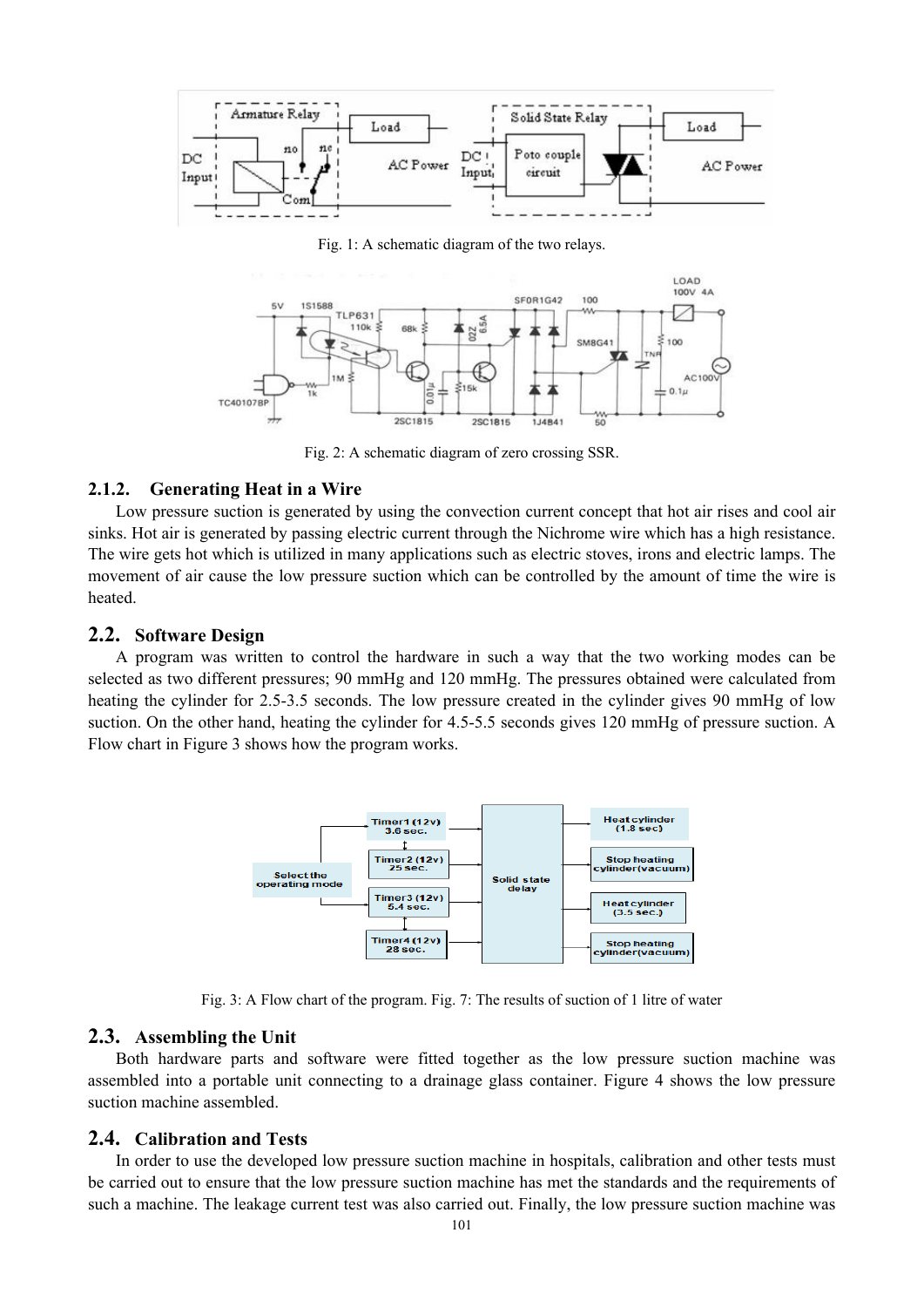tested with the real liquid to test the performance using 1 litre of water. Finally, a pig stomach was used for in-vitro testing of the real suction of liquid inside the stomach to see if the suction can be done without damaging the soft tissues.



Fig. 4: The low pressure suction machine and a pig's stomach used for in-vitro testing.

### **3. Results and Discussion**

The calibration to verify that the low pressure suction machine allows two pressure selections of 90 mmHg and 120 mmHg was done by using the DPM2Plus Universal Pressure Meter, Fluke Biomedical, Cleveland, USA. The results for both pressure levels are satisfactory with the error of less than 2% (Figure 5).



Fig. 5: A calibration test.

Electrical Safety Analyzer test was performed to check for any leakage current by using Fluke Esa620 Electrical Safety Analyzer (Fluke Biomedical, Cleveland, USA). The results are shown in Table 1.

The results from water suction (Table 2) and suction of liquid inside pig's stomach (Table 3) show that the low suction machine can function as they are supposed to do and the low suction did not cause any visible damage to the soft tissue of underlining pig's stomach after careful examination.

The results obtained from this study show that the low pressure suction machine developed meets the standards of ECRI which states that the leakage current must not exceed  $300 \mu A$ . The low pressure suction machine developed gave the maximum leakage current of 22.9  $\mu$ A.

In the past, commercial and business equipment are the reasons why the researches in medical devices are rather limited as the confidentiality and patents were submitted instead of publishing the developments in the academic journals. The development of low pressure suction machine is no exception as the patents were submitted since 1935 for the working principle of suction appliances [1]. However, the research and development have to cover all sorts of equipment in order to give easy access to all people when the equipment can be obtained at lower costs. The authors presented the methods used for achieving two levels of low suction pressures at 90 mmHg and 120 mmHg as they are the pressure levels used in medical applications. These pressure values do not cause any harm to soft tissues because they are similar to the values of the systolic and diastolic blood pressures generated naturally by the heart. The current research shows that the suction of liquid inside a pig's stomach did not show any damage to the underlining soft tissues of the pig's stomach. This confirms the authors' belief that the pressure values of 90 mmHg and 120 mmHg are safe for low pressure suction for the fluids in human body.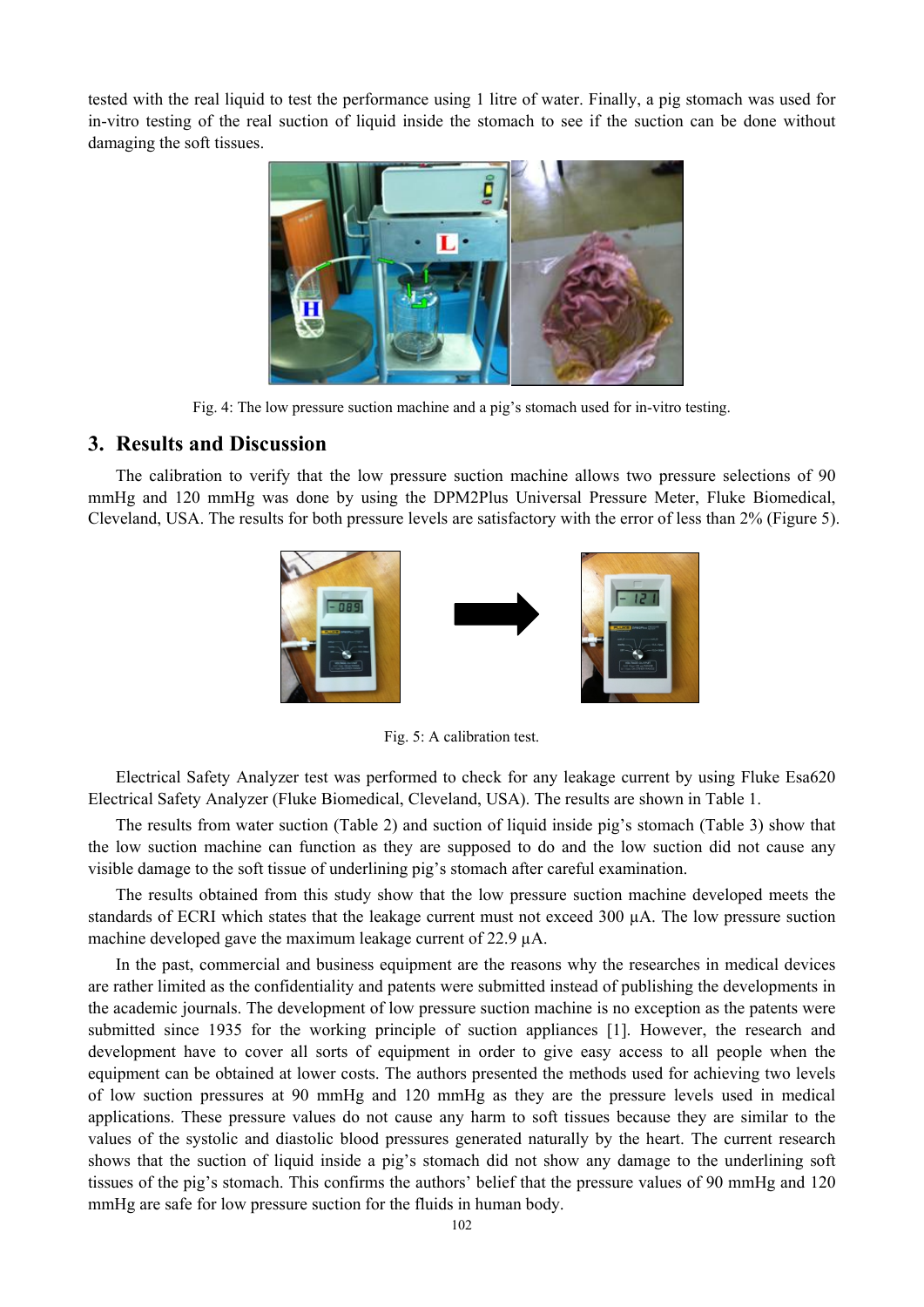#### Table 1: Leakage current measured from a metal part in the low suction machine.

| Test No. | Max. leakage current allowed) $\mu$ A) | Measured current) $\mu$ A) |  |
|----------|----------------------------------------|----------------------------|--|
|          | 300                                    | 22.9                       |  |
|          | 300                                    | 21.3                       |  |

| Test no.       | Suction pressure 90 mmHg.               |               | Suction pressure 120 mmHg.              |               |
|----------------|-----------------------------------------|---------------|-----------------------------------------|---------------|
|                | Time to drain 1 litre of<br>water (sec) | Rate (ml/min) | Time to drain 1 litre of<br>water (sec) | Rate (ml/min) |
| 1              | 197                                     | 304.5         | 200                                     | 300           |
| $\overline{2}$ | 202                                     | 297           | 201                                     | 298.5         |
| 3              | 201                                     | 298.5         | 202                                     | 297           |
| $\overline{4}$ | 202                                     | 297           | 202                                     | 297           |
| 5              | 204                                     | 294.1         | 202                                     | 297           |
| Mean           | 201.2                                   | 298.2         | 201.4                                   | 297.9         |
| S.D.           | 2.31                                    | 3.44          | 0.80                                    | 1.20          |

Table 2: The time taken to drain 1 litre of water.

Table 3: The suction time of liquid inside a pig's stomach.

| Test no.       | Time taken to drain (sec.) |
|----------------|----------------------------|
|                | 87                         |
| $\overline{2}$ | 119                        |
| 3              | 242                        |
| 4              | 155                        |
| Mean           | 150.75                     |
| <b>S.D.</b>    | 57.91                      |

The function of the low pressure suction machine was also studied by comparing the time needed to drain 1 litre of water. The findings for the time taken are consistent for both 90 mmHg and 120 mmHg with the mean values of 201.2 seconds (SD = 2.31 sec) and 201.4 seconds (SD = 0.80 sec), respectively. As expected, the time taken to drain 1 litre of water from the pig's stomach was varied and took longer than the water in a glass container ranging from 87 to 242 seconds with the mean of 150.75 seconds. The results may be explained by the fact that the mucus and fluids inside pig's stomach are viscous and inhomogeneous which can be difficult for the low pressure suction at times. This is understandable and can be found in real life when the low pressure suction is used to drain blood or fluids from the stomach or intestines.

The limitation of this study is that the authors have not performed the low pressure suction in human yet as it needs further tests to ensure that the machine complies with the standards required and the ethical approval for human subjects test is in place. However, the findings from this study give useful steps towards